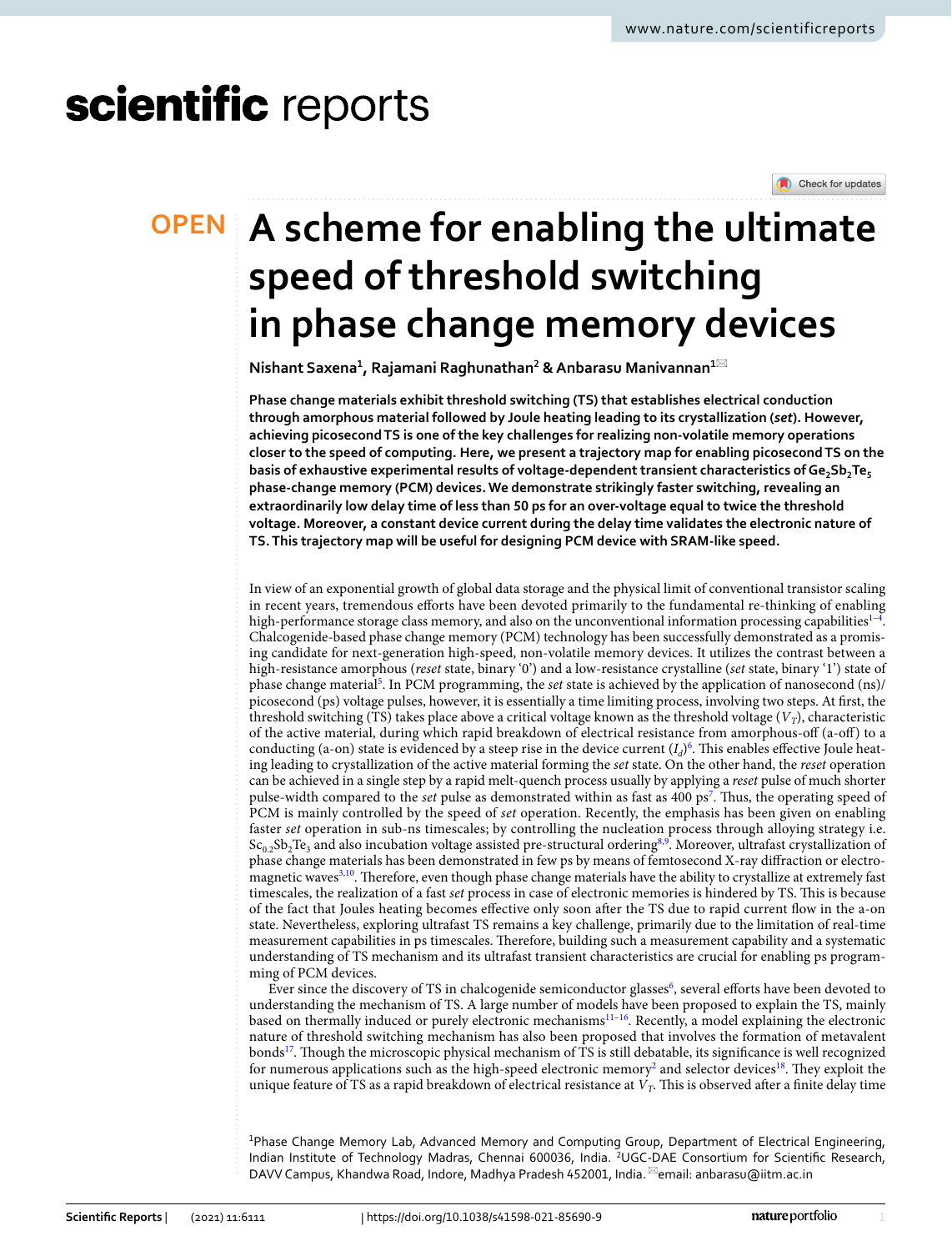$(t_d)$  measured as the time between voltage exceeding the threshold value  $V_T$  (onset) and a steep rise in the device current (end)<sup>[6](#page-7-3),[12,](#page-7-14)[19](#page-7-15)</sup>. TS dynamics of various PCM devices show a strong voltage dependence on  $t_d^{16,18,20,21}$  $t_d^{16,18,20,21}$  $t_d^{16,18,20,21}$  $t_d^{16,18,20,21}$  $t_d^{16,18,20,21}$  $t_d^{16,18,20,21}$  $t_d^{16,18,20,21}$ . By applying electrical pulse having amplitude higher than  $V_T$ , the  $t_d$  has been reduced significantly lower values to few  $ns^{8,2}$  $ns^{8,2}$  $ns^{8,2}$ .

Voltage-dependent TS dynamics of  $Ge_2Sb_2Te_5(GST)$  device investigated previously demonstrate a reduction in  $t_d$  down to ~ 10 ns<sup>[16,](#page-7-10)[21](#page-7-17)</sup>. Even faster *set* speed of ~ 500 ps is also achieved in GST devices by using a constant low voltage incubation<sup>[9](#page-7-6)</sup>. However, since a long (~ 10 ns) preprogramming treatment is needed before every *set* operation, the real overall *set* speed remains of the order of 10 ns. Therefore, the major challenge lies in achieving electrical switching in GST devices below 10 ns, which forms the primary goal of this paper. Threshold switch-ing has been studied in both melt-quenched and as-deposited amorphous phases<sup>[18](#page-7-13)[,19](#page-7-15)</sup>. However, melt-quenching process is known to leave some subcritical crystalline domains in the amorphous matrix, so that the slow nuclea-tion step is bypassed during the switching process<sup>[25](#page-7-20)</sup>. Therefore, the crystallization of a melt-quenched GST is expected to be significantly faster than that of an as-deposited amorphous film. Along these lines, it has also been shown experimentally that the crystallization times of melt-quenched samples are an order of magnitude smaller than the as-deposited samples<sup>[26](#page-7-21)</sup>. Hence, in order to understand the true origin of TS mechanism at the ultrafast time scales, the as-deposited samples are more appropriate choice than the melt-quenched samples. This motivated us to explore the TS dynamics of as-deposited GST devices down to ps timescale by utilizing an advanced programmable electrical test (PET) setup<sup>[19](#page-7-15),[27](#page-7-22),[28](#page-7-23)</sup>. The PET setup has the capabilities of generating fast pulses with rise (*t<sup>r</sup>* ) and fall (*t<sup>f</sup>* ) times of 1 ns, and a pulse-width (*p.w.*) as short as 1.5 ns. The high-frequency contact-boards used in the PET setup are carefully designed to capture ultrafast time-resolved transient characteristics with a time resolution of 50 ps.

### **Results and discussion**

At first, it is essential to find the  $V_T$  (steady-state) of the GST device and examine its stability over various leading/ trailing edges prior to the estimation of voltage-dependent TS dynamics and transient parameters. The steadystate *V<sup>T</sup>* of the device is identified by the application of voltage pulse by gradually increasing the amplitude and observing the voltage at which the breakdown of electrical resistance takes place. A triangular-shaped voltage pulse of 2.1 V with long leading/trailing edge of 1 µs is applied to the as-deposited GST device as shown in Fig. [1](#page-2-0)a. Initially, the device is in high resistance a-off state as marked by very low *I<sup>d</sup>* . Upon increasing the amplitude, *I<sup>d</sup>* remains low up to a critical voltage  $V_T$ , above which  $I_d$  increases rapidly revealing a TS from a-off to on-state. This critical voltage  $V_T$ , is found to be 2 ± 0.1 V and the corresponding threshold electric field,  $E_T$  of 38 ± 2 V/  $\mu$ m is comparable with the values reported in the literature<sup>[2](#page-7-12)[,14](#page-7-24)[,29](#page-7-25)</sup>. Further, to confirm the stability of  $V_T$ , voltage pulses of higher amplitude with faster leading and trailing edges were applied to the device (Fig. [1b](#page-2-0)). In all the cases, the device switches at  $V_T$  of  $2 \pm 0.1$  V confirming the stable steady-state  $V_T$  (corresponding steady-state *ET* ) of GST device.

Furthermore, we have employed analytical model of Ielmini and Zhang<sup>[29](#page-7-25)</sup> as well as that of Buscemi et al.<sup>[30](#page-7-26)</sup> in our study by fitting our I–V characteristics curve using the Eqs. ([1](#page-1-0)) and ([2](#page-1-1)) respectively.

$$
I = 2qAN_t \left(\frac{\Delta z}{\tau_0}\right) e^{-\frac{E_C - E_F}{kT}} \sinh\left(\frac{qV_a}{kT} \frac{\Delta z}{2u_a}\right) \tag{1}
$$

where I is device current, q is carrier charge, A is contact area,  $\rm N_t$  is total trap density,  $\Delta z$  is the inter-trap distance,  $\tau_0$  is escape time,  $E_C$ – $E_F$  is the activation energy, k is the Boltzmann constant, T is the temperature,  $V_a$  is the applied voltage and  $u_a$  is the thickness of amorphous region.

<span id="page-1-1"></span><span id="page-1-0"></span>
$$
JF = n \frac{k(T_e - T_0)}{\tau_R},
$$
  
\n
$$
\frac{T_e}{T_0} = 1 + \frac{\frac{\mu q \tau_R}{k T_0} F^2}{1 + \left(\frac{g_T}{g_B}\right) e^{\frac{\Delta E}{k T_e}}}
$$
\n(2)

where J is the current density, F is the electric field, n is the total carrier concentration, k is the Boltzmann constant, T<sub>e</sub> is the electron temperature,  $\mu$  is the mobility of the band carriers,  $\tau_R$  is carrier relaxation time,  $g_T/g_B$  is the ratio of the density of trap to band states,  $\Delta E$  is the activation energy and  $T_0$  is the temperature.

Both these models are purely electronic in nature, employing Poole–Frenkel conduction and the resulting electric field of electrons in trap states. While these models were able to simulate sub-threshold conduction and threshold switching mechanisms, here we provide experimental validation of these models for the first time. Both the models indeed fit our experimental I–V characteristics quite well (Fig. [1c](#page-2-0)) and they give the same value of activation energy parameter of 350 meV (or the difference between the conduction band minimum and the fermi level), reiterating an electronic origin for TS mechanism at sub-ps timescales. Fitting parameters used for Eqs. [\(1\)](#page-1-0) and ([2\)](#page-1-1) are provided in Supplementary Information Tables S1 and S2 respectively.

After determining the *V<sup>T</sup>* , a systematic study of TS dynamics in timescales below 5 ns is carried out. The time-resolved measurement of  $I_d$ , for a systematic increase in the amplitude of applied voltage  $(V_A)$  reveals an excellent TS and transient characteristics of the GST device (Fig. [2](#page-3-0)a). For *VA* of 2.2 V and higher, the device switches within the pulse width 5 ns of the applied voltage pulse as witnessed by an abrupt increase in *I<sup>d</sup>* . With higher amplitude pulses, switching occurs promptly in the plateau region and leads to a higher on-state current. More interestingly, for sufficient over-voltages starting from 3.0 V up to 4.0 V, switching occurs within the leading edge of the pulse i.e. before the applied voltage pulse reaches to its plateau region. In order to understand the ultrafast transient characteristics of the GST device, various voltage pulses having pulse widths of 5 ns, 3 ns

2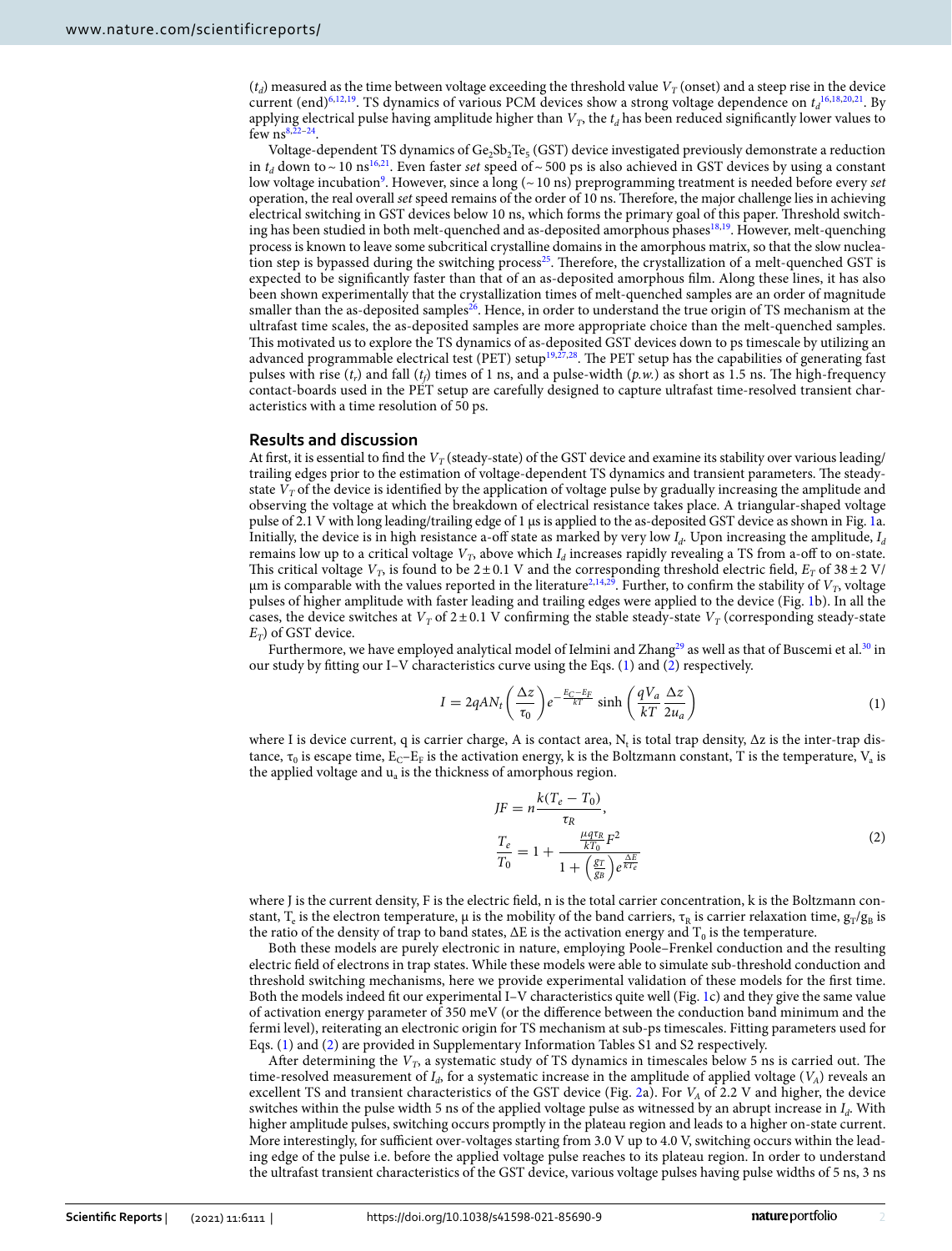

<span id="page-2-0"></span>Figure 1. Threshold voltage of the device and its stability over the variations in applied voltage pulse parameters. (a) Threshold switching in GST device for a triangular pulse of 2.1 V with 1 µs leading/trailing edge. (**b**) Threshold switching for a pulse having leading/trailing edge of 10 ns.  $V_T$  is found to be very stable within 2 ± 0.1 V range. (**c**) I–V characteristics of GST device show the features of amorphous off state in logarithmic current scale. The conductivity rapidly increases above  $V_T$  in the on state, leading to set transition. The obtained experimental data was found to be in-agreement with analytical solutions<sup>[29](#page-7-25)</sup> in the sub-threshold conduction and also the numerical simulation based threshold-switching model<sup>[30](#page-7-26)</sup>.

and 1.5 ns with systematically increasing amplitudes up to 4 V are used. Figure [2](#page-3-0)b displays the dependence of  $t_d$  (measured as shown in Supplementary Information Fig. S1) upon  $V_A$  revealing an exponential decrease of  $t_a$ for applied over-voltage and strikingly culminating at the lowest value of sub-50 ps as a function of increasing applied voltage. The over-voltage dependence of  $t_d$  can be fitted with the following equation:

<span id="page-2-1"></span>
$$
t_d = c_1 \times \exp\left\{-\left(\frac{V_A - V_T}{V_T}\right) \times \left(\frac{c_2}{V_T}\right)\right\} \tag{3}
$$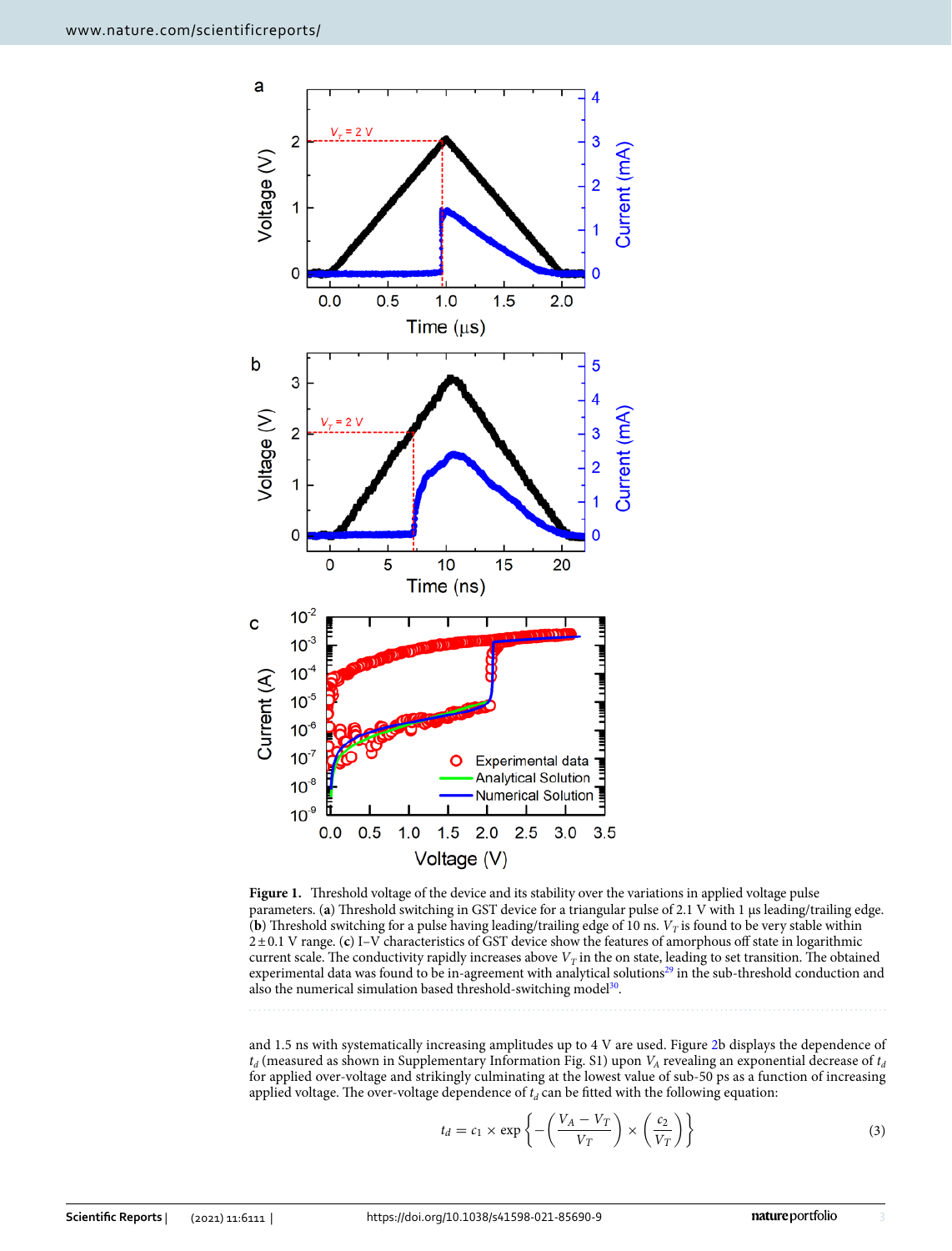

<span id="page-3-0"></span>**Figure 2.** Voltage-dependent delay time characteristics for short (< 5 ns) voltage pulses. (**a**) Time-resolved measurement of *I<sup>d</sup>* for voltage pulses with varying amplitudes (2.0–4.0 V) and a constant pulse pattern of 1 ns rise, fall time and 5 ns pulse-width. (**b**) Voltage-dependent delay time characteristics for various voltage pulses having pulse-width of 5 ns (red pentagon), 3 ns (green triangle) and 1.5 ns (blue circle). (**c**) Black spheres form voltage pulses of 2.8 V (or 4.0 V in **d**) with rectangular boxes indicating their pulse-width with red (5 ns), green (3 ns) and blue (1.5 ns) color respectively (Heights of boxes are kept different for better visibility only). Device currents corresponding to these voltage pulses show that amplitude of 2.8 V is sufficient to switch the device with pulse-width of 5 ns and 3 ns but not with 1.5 ns. (**d**) Switching event moves from plateau region to leading edge of applied voltage pulse with sufficient over-voltage. *I<sup>d</sup>* for all three pulses show that with amplitude of 4.0 V, the device switches almost instantaneously after experiencing  $V_T$  without any measurable delay.

where constant  $c_1$  corresponds to the  $t_d$  at the steady-state  $V_T$  and constant  $c_2$  indicates the order of decay of  $t_d^{31}$  $t_d^{31}$  $t_d^{31}$ . Our experimental data best fits Eq. [\(3\)](#page-2-1) for  $c_1 \approx 3944$  ps and  $c_2 \approx 7.9$  V. Previous reports on the exponential reduction in  $t_d$  of GST devices upon increasing  $V_A$  is limited up to  $\sim$  10 ns<sup>[6](#page-7-3),[20](#page-7-16),[32](#page-7-28)</sup>. Whereas, the present work demonstrates the behavior of *t<sup>d</sup>* in the ultrafast timescales that has not been previously explored and further sheds light on possibly the lowest *t<sup>d</sup>* , which will enable strikingly fast TS thereby improving the speed of *set* process in PCM devices. The delay time measured or the set pulse used in previously reported studies on GST and various other phase change materials is compared in Table [1](#page-4-0), where present work outperforms with more than two orders faster TS in GST devices.

In order to elucidate the nature of ultrafast transient characteristics and occurrence TS during the leading edge of  $V_A$ , we have chosen two different amplitudes such as  $V_A$  of 2.8 V and 4.0 V. It can be clearly observed from Fig. [2b](#page-3-0) that the  $t_d$  for V<sub>A</sub> of [2](#page-3-0).8 V is 800 ps and that for 4.0 V, it is less than 50 ps. Figure 2c displays TS characteristics for *VA* of 2.8 V (black dots) with different pulse-widths such 5 ns, 3 ns and 1.5 ns. It is important to note that the device exhibits TS for pulse widths of 3 ns (corresponding *I<sup>d</sup>* , marked in green dots) and 5 ns (corresponding *I<sub>d</sub>*, marked in red dots) as evidenced by a rapid increase of device currents. On the other hand, for 1.5 ns pulse width, the device does not exhibit TS (corresponding  $I_d$ , marked in blue dots). This is because for  $V_A$  of 2.8 V the  $t_d$  is 800 ps, which is insufficient to meet the required time for TS above the actual  $V_T$  of 2.0 V till the plateau region. Furthermore, Fig. [2](#page-3-0)d depicts TS characteristics for the *VA* of 4.0 V (black dots) having different pulse-widths such 5 ns, 3 ns and 1.5 ns. It is interesting to note that these devices exhibit TS for various pulses having all of the pulse widths such as 5 ns (corresponding *I<sup>d</sup>* , marked in red), 3 ns (corresponding  $I_d$ , marked in green) and 1.5 ns (corresponding  $I_d$ , marked in blue), as evidenced by a rapid increase of device

4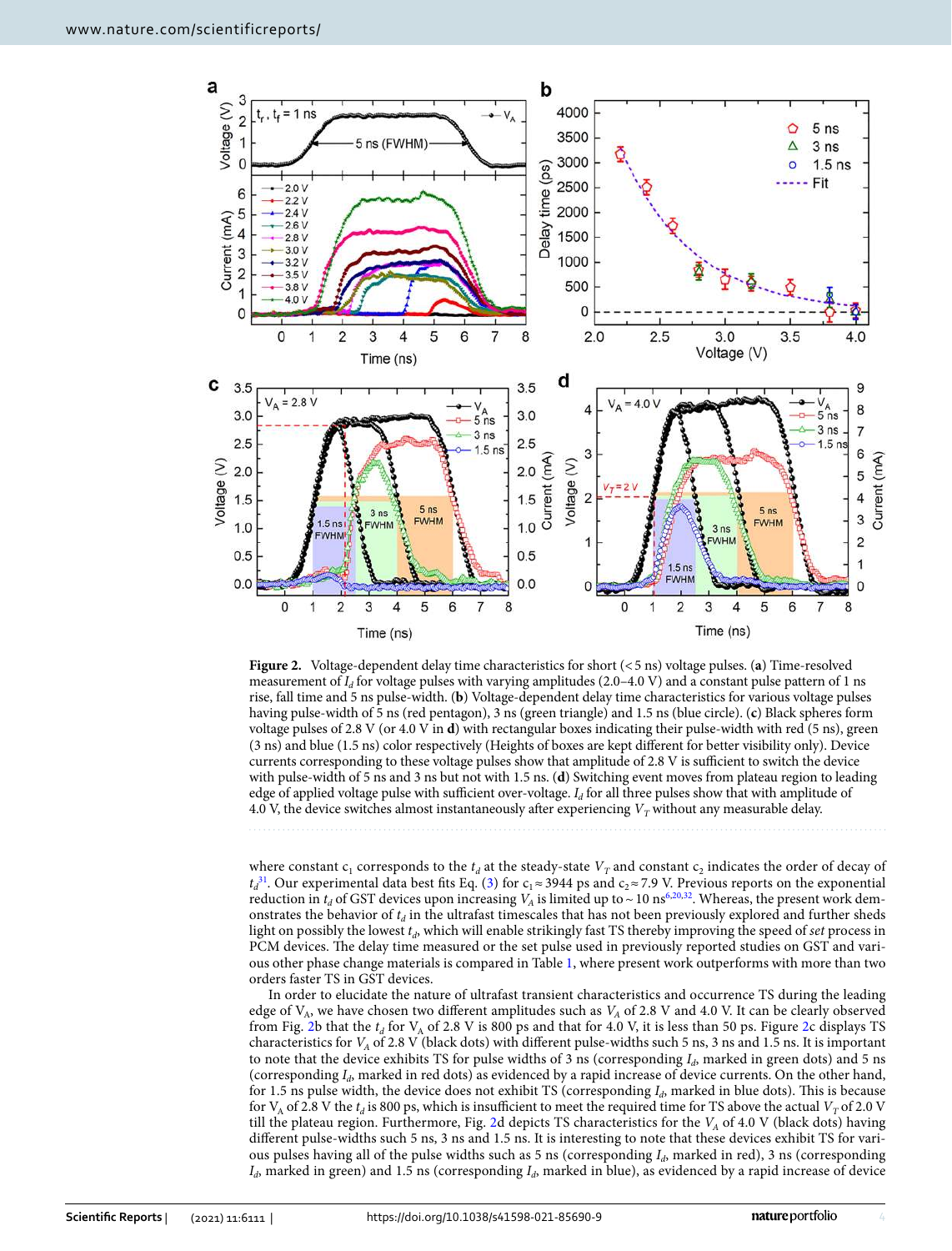| <b>Material</b>                                                | Delay time (min.) | Set pulse duration (min.) | <b>References</b> |
|----------------------------------------------------------------|-------------------|---------------------------|-------------------|
| $Ge1Sb2Te4$                                                    | $100$ ns          | -                         | 20                |
| $Ge_2Sb_2Te_5$                                                 | 10 <sub>ns</sub>  | -                         | 21                |
| $Ge_2Sb_2Te_5$ (doped)                                         | 8 <sub>ns</sub>   | -                         | 16                |
| GeTe <sub>6</sub>                                              | 5 <sub>ns</sub>   |                           | 18                |
| Nitrogen-doped Ge <sub>2</sub> Sb <sub>2</sub> Te <sub>5</sub> |                   | 3 <sub>ns</sub>           | 23                |
| GeTe                                                           |                   | 1 <sub>ns</sub>           | 22                |
| $Sc0.2Sb2Te3$                                                  |                   | $0.7$ ns                  | $\bf{8}$          |
| $Ge_2Sb_2Te_5$                                                 |                   | 0.5 ns (with priming)     | 9                 |
| $Ge_2Sb_2Te_5$                                                 | 50 ps             | $1.5$ ns                  | This work         |

<span id="page-4-0"></span>**Table 1.** Comparison of present work with existing literature.



<span id="page-4-1"></span>**Figure 3.** Trajectory map of electric field required for ultrafast switching. Threshold electric field is categorized in three zones for GST: Zone-I is for TS with longer  $t_d$  of more than 10 ns, for the  $E_A$  almost equal to  $E_T$ . Zone-II is for  $E_A$  between  $E_T$  and 1.5 times of  $E_T$  where the device switches within the plateau region of the pulse, and data points of  $E_A$  and  $E_T$  coincides. Zone-III is for  $E_A$  more than 1.5 times  $E_T$ , where device switches within the leading edge of the pulse. This behavior of threshold switching in GST device is quite different than that of AgInSbTe devices where  $E_A$  required for ultrafast switching is same as its steady-state  $E_T$ .

currents at  $V_T$  of 2.0 V itself. It is noteworthy to mention here that the GST device exhibits TS at a remarkable speed at  $V_T$  without any measurable delay (less than 50 ps) for the  $V_A$  of 4.0 V, which is equal to twice of  $V_T$  (see Supplementary Information, Fig. S2).

Based on the above experimental results, a trajectory map (Fig. [3](#page-4-1)) has been constructed with the following three possibilities of switching dynamics of GST device; (1) the device exhibits TS with longer  $t_d$  of more than 10 ns, for the  $E_A$ , which is almost equal to  $E_T$ , (2) the device exhibits TS with the  $t_d$  below 4 ns down to 600 ps, for the  $E_A$  in the range from  $E_T$  up to 1.5  $E_T$ , (3) the device exhibits TS with the  $t_d$  below 600 ps until sub-50 ps, for the  $E_A$  in the range from 1.5 $E_T$  up to 2 $E_T$ . Furthermore, this map enables various possibilities of the speed of TS based on the *EA* as marked by three different zones. More interestingly, the dependence of TS on *EA* of GST device is different from that of AgInSbTe (AIST) device, where the *EA* required for TS is the same as that of *E<sup>T</sup>* [3,](#page-7-7)[19,](#page-7-15)[33](#page-7-29). Hence, these two different types of TS dynamics of GST and AIST phase change materials are presented in Fig. [3](#page-4-1), which will be useful for making the appropriate choice of material suitable for the energy efficient TS with its relevant speed.

The above experimental results pose an important question: what governs the onset of TS in GST at such ultrafast timescales? The origin of TS in amorphous chalcogenides is still debated and divided into two schools of thought, namely the thermal and electronic models[11–](#page-7-9)[14](#page-7-24),[34](#page-7-30). In the thermal model, field-induced nucleation of the needle-shaped conductive crystalline channel is the key to switching from a high- (OFF) to a low-resistive (ON) state. The growth of this conductive channel is activated by an energy barrier for nucleation (W) and a characteristic nucleation voltage ( $\dot{V}$ ) (different from threshold voltage  $V_T$ ,  $\dot{V}$  <  $V_T$ ). Below  $\dot{V}$ , the nucleation switching fails, leading to non-conducting spherical particles. Though this model can successfully describe the switching behavior close to  $\bar{V}$ , it may not be applicable to the present scenario for the following reasons: 1. This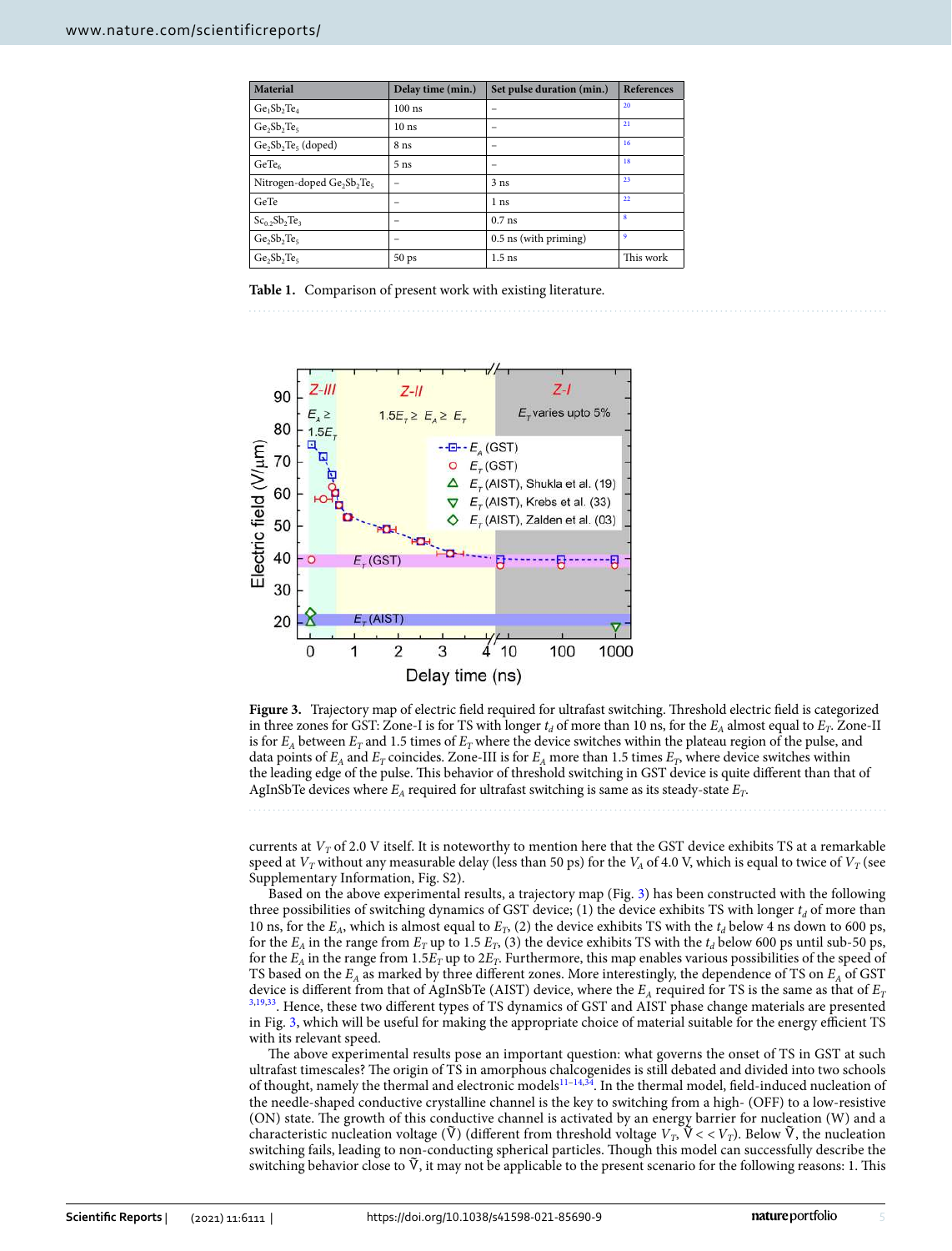model is focused on under-threshold switching close to  $\tilde{V}$  as against the threshold or over-threshold voltages applied in the present study. Hence, the delay times predicted by this model for infinite bias voltage are several orders higher than our experimental results for  $V_A \approx 2V_T$  ( $t_d$ < 50 ps). Moreover, it is well known that the delay times at the threshold voltage are highly statistical and no significant current flows below the threshold voltage<sup>[6](#page-7-3)</sup>. 2. If the switching is nucleation activated, then the *I<sub>d</sub>* for voltages above V must steadily increase even during the delay time as the nucleus grows in size, whereas in our case  $I_d$  remains constant until the onset of switching for applied voltages  $V_A \geq V_T$  (see Supplementary Information Fig. S3). 3. In the thermal model, the switching behavior is described at 160–170 °C, well above crystallization temperature that can very well lead to the formation of crystal nuclei. In contrast, the results presented in this study are for ambient conditions. Studies that renewed interest in nucleation theory on GST based PCMs subjected to non-favorable conditions like the high nucleation barrier and temperatures low-enough than the glass transition temperature are also known. However, unlike our present case, these studies are focused on under-threshold voltages and such conditions are expected to increase the delay times to several tens of seconds<sup>[35](#page-7-32)</sup>. Hence, in the ultrafast timescales of 1.5–5 ns pulse width of the *VA* and *t<sup>d</sup>* of sub-50 ps observed in this study, we believe that the nucleation of crystals is highly unlikely.

The highly disordered nature of the atomic structure in chalcogenide glasses leads to a large number of unsaturated and oversaturated chemical bonds giving rise to localized defect bands or charge traps in the electronic structure. These traps are believed to lie about 0.1–0.3 eV above (below) the highest occupied (lowest unoccupied) energy bands. The high concentration of these acceptor (donor) bands tend to pin the Fermi level near the middle of the energy gap region, control the carrier mobility, form regions of space-charge at the interface, and also act as centres of recombination<sup>[34](#page-7-30),[36](#page-7-33),[37](#page-7-34)</sup>. Such charge traps are also well known to affect carrier mobility and recombination rates in hydrogenated amorphous silicon (a-Si:H), leading to poor solar cell efficiencies<sup>[38](#page-7-35)</sup>. In chalcogenide glasses, the carrier transport is considered to be trap limited in the form of hopping between the trap states by tunneling or Poole-Frankel (PF) mechanism, or a combination of both<sup>[13](#page-7-36),[29](#page-7-25)[,39](#page-7-37)</sup>, or by small polarons<sup>[40](#page-7-38)</sup>. The electronic model for switching is based on the instability in the carrier transport caused by an increasing applied electric field. At a critical electric field, the switching event in the form of tunneling or a field-ionizing carrier is initiated at one of the electrodes. As the random event is initiated, the discrete traps (acceptor and donor bands) begin to localize charge carriers. Once the carriers are trapped, a potential barrier is created so that no more carriers can be accommodated in the trap and then the whole transport process is controlled by drift–diffusion and Shockley–Read–Hall (SRH) e–h recombination process. A conductive state is reached when the rate of generation exceeds the recombination and then net current flows through the material. The carriers are then collected at the other electrode after a certain *t<sup>d</sup>* . Hence, the *t<sup>d</sup>* could be interpreted as the time required for the propagation of carriers from one electrode to the other mediated through the trap states, after a random event has occurred. This  $t_d$  is highly statistical near the  $V_T$  and is significantly lower at higher  $V_A$ .

In the present study, using our experimental results we have shown that (a) the  $t_d$  exponentially drops as a function of  $V_A$  above  $V_T$ , (b) the steady-state current increases as the function of the over-voltages and (c) higher voltages are required to see the switching mechanism when the pulse width is extremely narrow (1.5 ns). These behaviors can be understood from a simplistic water filling model, a schematic of which is shown in Fig. [4](#page-6-0). Let us assume that the water flows from source to drain through a series of traps. Classically, no water is collected at the drain when the level of water is below a certain threshold. Above the threshold level, water begins to flow, fills traps, and finally gets collected at the drain after a delay time, the time required to fill the traps. Over-threshold levels in the source can result in water coming out with greater pressure leading to filling of traps sooner. Similarly, when a voltage pulse is applied, *t<sup>d</sup>* will depend on the applied voltage. Higher the *VA*, the faster will be the rate of filling of traps, leading to smaller delay times. But in the case of electrons, additional effects are also possible. The electrons can tunnel through the barrier even though their energy is lesser than the barrier height, and hence there is always a very small current even for  $V_A$ <  $V_T$ . Moreover, the PF effect can lead to band bending as a function of the electronic field, from source to drain. This can result in the reduction of the potential barrier on one side of the trap, the barrier towards the higher electric field will be higher (Fig. [4\)](#page-6-0). As the trap states are only few hundreds of meV deep, this band bending can further help in thermally assisted electron transport over the potential barrier, which can also contribute to a small device current. Thus for all voltages below the actual  $V_T$ , we see a small drain current. At  $V_T$ , the  $V_A$  is just sufficient to fill the carrier traps and balance out the generation-recombination processes. So, the carriers have very minimal mobility to reach the other electrode. However, over-voltages can help the carriers gain higher mobility resulting in the rapid filling of the traps. When the *VA* is higher than the threshold voltage, more carriers can reach the opposite electrode leading to larger current. At extremely narrow pulse widths (≤ 1.5 ns) if the voltage is not sufficiently high (2.8 V, Fig. [2](#page-3-0)c), the carriers are unable to fill the traps and reach the opposite electrode within the duration of pulse, due to limited mobility. So, in order to realize switching in this case, higher carrier mobility is required, which can be achieved by providing excess over-voltage (4.0 V, Fig. [2](#page-3-0)d).

Though the electronic and thermal theories have contrasting philosophies, both agree that the voltage dependence of time delay is exponential. However, for the reasons discussed above, we believe that the thermal effects have a minimal role in the onset of threshold switching, at least in the extremely fast timescales of sub-50 ps as observed in GST as well as In<sub>3</sub>SbTe<sub>2</sub> devices<sup>[41](#page-7-39)</sup>. We also calculated the minimum time taken ( $t_{min}$ ) by a charge carrier under the ballistic regime to transit through the chalcogenide film of thickness  $L = 53$  nm and mobility  $\mu$  = 1 cm<sup>2</sup>/(V s) using the relation  $t_{min}$  = L/(E ×  $\mu$ ) where E is the electric field. For  $E_A$  = 75.5 V/ $\mu$ m, one would expect *tmin* = 7 ps, which is comparable to the observed delay time of less than 50 ps for twice the *V<sup>T</sup>* . It should be noted that the delay time for  $V_A = 4$  V could be much smaller than the observed value since the measurement capability of PET setup is limited to 50 ps. Similar experimental evidence has been reported for AgInSbTe devices<sup>[3](#page-7-7)</sup>, where ps TS is achieved using THz pulse demonstrating purely electronic nature of TS.

In conclusion, we have demonstrated the electric field dependent transient characteristics of GST devices in the picosecond timescale. A trajectory map is defined to provide a clear correlation for the electric field required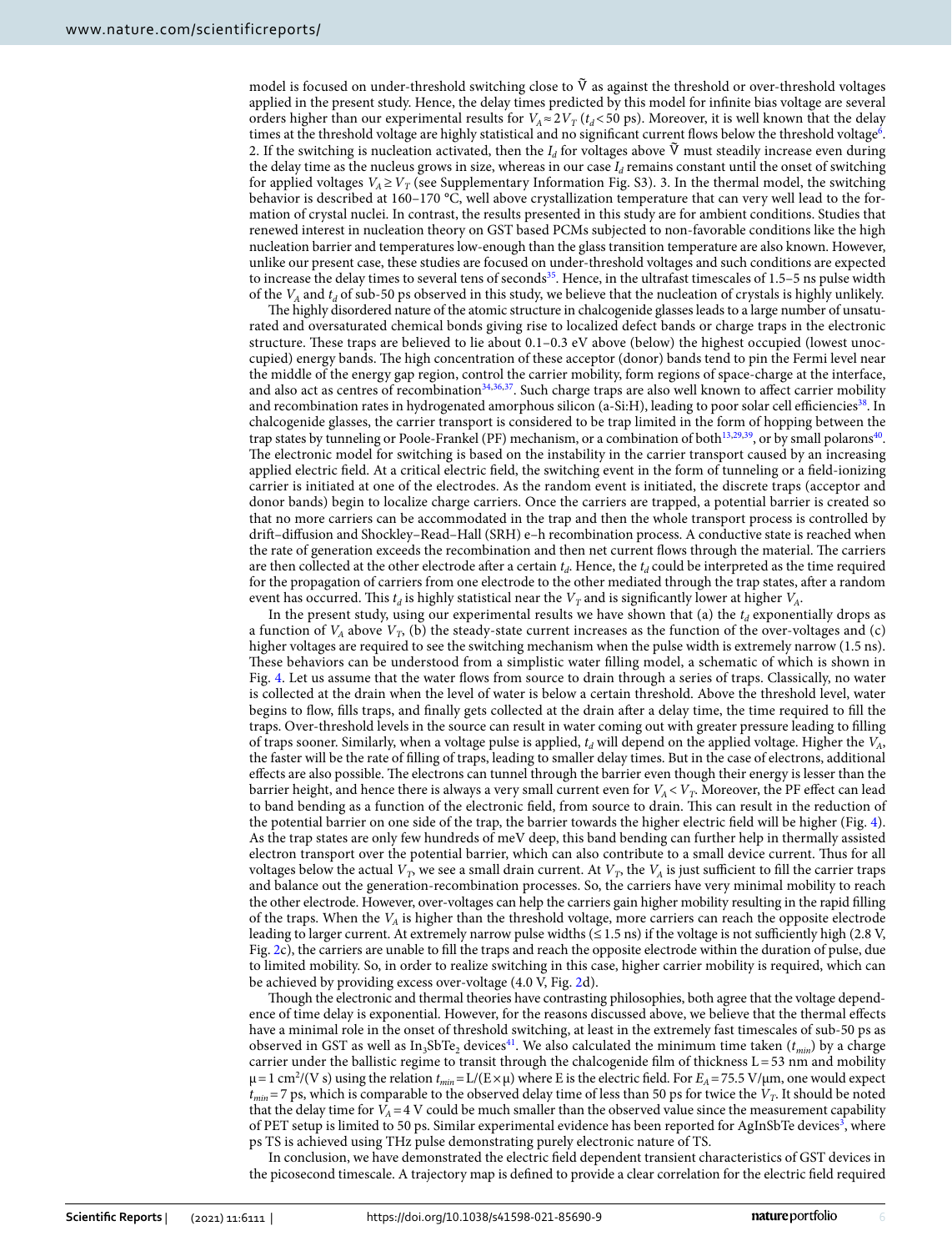

<span id="page-6-0"></span>**Figure 4.** Water filling model for threshold switching in ultra-fast timescale. As *VA* < *V<sup>T</sup>* , carrier transport is limited by a potential barrier caused due to the trap states, and device current is negligible. With  $V_A = V_T$ , switching event initiates at one of the electrodes and carriers gain sufficient mobility to travel from one electrode to the other leading to a large current. Delay time can be considered as the time required by charge carriers to travel from one electrode to the other. When the applied voltage is higher than the threshold voltage, more carriers can reach the opposite electrode leading to larger current.

to switch the GST devices within specific time duration. The map demonstrates that at a sufficiently large applied voltage (two times of  $V_T$ ), the device switches almost immediately after experiencing the  $V_T$  without any measurable  $t_d$  (i.e.  $t_d$  < 50 ps). Furthermore, the ultrafast threshold switching achieved in these devices provides strong evidence for the electronic nature of the threshold switching process, which is evidenced by constant device current during the delay time. Therefore, the picosecond threshold switching dynamics and its detailed mechanism presented here offer new insight for the design of improved PCM with enhanced capabilities.

## **Methods**

GST devices were fabricated using radio frequency (RF) magnetron sputtering in sandwich-type structure<sup>[19](#page-7-15)</sup> on Si $O_2$  substrates as shown in Supplementary Information Fig. S4a. Substrates were pre-cleaned by ultrasonic agitation with acetone and propanol. A thin PCM layer of GST (using 30 W RF power at 10 sccm Ar flow and 10 rpm substrate rotation speed with a deposition rate of 0.0627 nm s−1) is deposited between two metal contacts of Titanium (using 60 W RF power at 10 sccm Ar flow and 10 rpm substrate rotation speed with a deposition rate of 0.0086 nm s−1). Mechanical masks were used to make specific patterns of contacts and the active layer. A similar trend of voltage-dependent threshold switching dynamics has also been observed on GST devices fabricated using optical lithography technique as shown in Supplementary Information Fig. S4b. The amorphous nature of as-deposited thin films was confirmed using X-ray diffraction and thickness was measured as 53 nm using X-ray reflectometry as shown in Supplementary Information Fig. S5.

For time-resolved measurement of threshold switching dynamics of GST device, an advanced programmable electrical test (PET) system<sup>[19](#page-7-15),[27](#page-7-22),[28](#page-7-23)</sup> is employed that essentially consists of Arbitrary Waveform Generator (AWG), Digital Storage Oscilloscope (DSO) and a custom-made probe station with high-frequency contact-boards having Impedance Matching Circuit (IMC) and an amplifier (Amp) circuit. AWG (*Agilent Technologies—81160A*) has the capability of generating voltage pulses as fast as having 1 ns rise, fall time and as short as 1.5 ns FWHM (Full Width Half Maximum) pulse-width. DSO (*Teledyne Lecroy—Wavepro735zi-A*) has the specifications of measuring the signal with 3.5 GHz bandwidth and it can capture the device response in fast timescale with 50 ps resolution. In order to perform switching from as-deposited amorphous state, each time only one pulse is applied on a cell, and then it is discarded.

7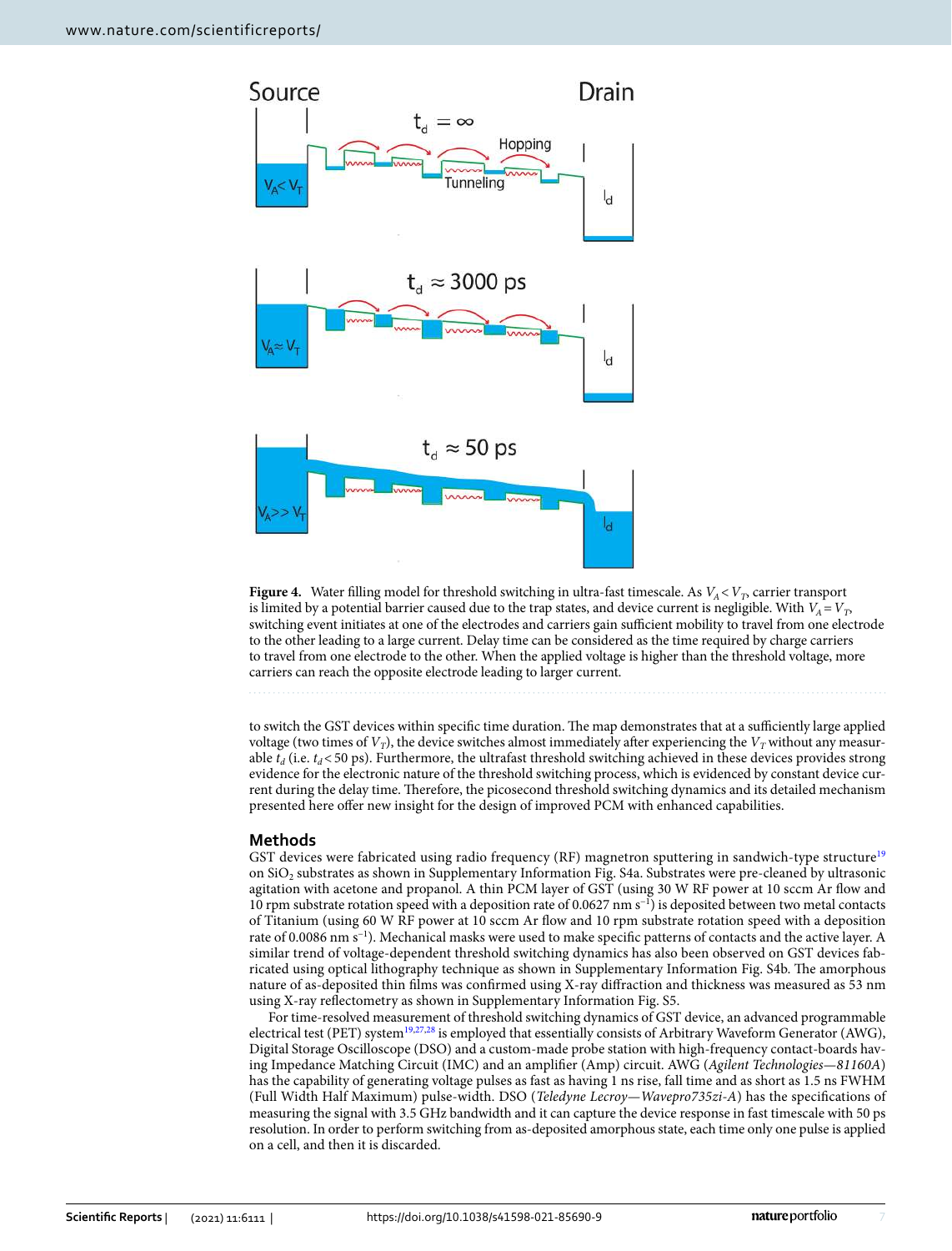Received: 23 November 2020; Accepted: 4 March 2021 Published online: 17 March 2021

#### **References**

- <span id="page-7-0"></span>1. Hills, G. *et al.* Modern microprocessor built from complementary carbon nanotube transistors. *Nature* **572**, 595–602 (2019).
- <span id="page-7-12"></span> 2. Lankhorst, M. H., Ketelaars, B. W. & Wolters, R. A. Low-cost and nanoscale non-volatile memory concept for future silicon chips. *Nat. Mater.* **4**, 347–352 (2005).
- <span id="page-7-7"></span> 3. Zalden, P. *et al.* Picosecond electric-field-induced threshold switching in phase-change materials. *Phys. Rev. Lett.* **117**, 067601  $(2016)$
- <span id="page-7-1"></span> 4. Zhang, W., Mazzarello, R., Wuttig, M. & Ma, E. Designing crystallization in phase-change materials for universal memory and neuro-inspired computing. *Nat. Rev. Mater.* **4**, 150–168 (2019).
- <span id="page-7-3"></span><span id="page-7-2"></span>5. Wuttig, M. & Yamada, N. Phase-change materials for rewriteable data storage. *Nat. Mater.* **6**, 824 (2007).
- 6. Ovshinsky, S. R. Reversible electrical switching phenomena in disordered structures. *Phys. Rev. Lett.* **21**, 1450–1453 (1968).
- <span id="page-7-4"></span> 7. Wang, W. J. *et al.* Fast phase transitions induced by picosecond electrical pulses on phase change memory cells. *Appl. Phys. Lett.* **93**, 043121 (2008).
- <span id="page-7-5"></span> 8. Rao, F. *et al.* Reducing the stochasticity of crystal nucleation to enable subnanosecond memory writing. *Science* **358**, 1423–1427 (2017).
- <span id="page-7-6"></span>9. Loke, D. *et al.* Breaking the speed limits of phase-change memory. *Science* **336**, 1566–1569 (2012).
- <span id="page-7-8"></span> 10. Zalden, P. *et al.* Femtosecond x-ray diffraction reveals a liquid–liquid phase transition in phase-change materials. *Science* **364**, 1062–1067 (2019).
- <span id="page-7-9"></span>11. Adler, D., Henisch, H. K. & Mott, S. N. The mechanism of threshold switching in amorphous alloys. *Rev. Mod. Phys.* **50**, 209 (1978).
- <span id="page-7-14"></span> 12. Adler, D., Shur, M. S., Silver, M. & Ovshinsky, S. R. Threshold switching in chalcogenide-glass thin films. *J. Appl. Phys.* **51**, 3289 (1980).
- <span id="page-7-36"></span> 13. Ielmini, D. Threshold switching mechanism by high-field energy gain in the hopping transport of chalcogenide glasses. *Phys. Rev. B* **78**, 035308 (2008).
- <span id="page-7-24"></span> 14. Karpov, V. G., Kryukov, Y. A., Savransky, S. D. & Karpov, I. V. Nucleation switching in phase change memory. *Appl. Phys. Lett.* **90**, 123504 (2007).
- 15. Böer, K. W. & Ovshinsky, S. R. Electrothermal initiation of an electronic switching mechanism in semiconducting glasses. *J. Appl. Phys.* **41**, 2675 (1970).
- <span id="page-7-10"></span> 16. Gallo, M. L., Athmanathan, A., Krebs, D. & Sebastian, A. Evidence for thermally assisted threshold switching behavior in nanoscale phase-change memory cells. *J. Appl. Phys.* **119**, 025704 (2016).
- <span id="page-7-11"></span> 17. Noe, P. *et al.* Toward ultimate nonvolatile resistive memories: The mechanism behind ovonic threshold switching revealed. *Sci. Adv.* **6**, easy2830 (2020).
- <span id="page-7-13"></span>18. Anbarasu, M., Wimmer, M., Bruns, G., Salinga, M. & Wuttig, M. Nanosecond threshold switching of GeTe<sub>6</sub> cells and their potential as selector devices. *Appl. Phys. Lett.* **100**, 143505 (2012).
- <span id="page-7-15"></span> 19. Shukla, K. D., Saxena, N., Durai, S. & Manivannan, A. Redefining the speed limit of phase change memory revealed by timeresolved steep threshold- switching dynamics of AgInSbTe devices. *Sci. Rep.* **6**, 37868 (2016).
- <span id="page-7-16"></span> 20. Kang, D. H. *et al.* Time-resolved analysis of the set process in an electrical phase-change memory device. *Appl. Phys. Lett.* **87**, 253504 (2005).
- <span id="page-7-17"></span>21. Wimmer, M. & Salinga, M. The gradual nature of threshold switching. *New J. Phys.* **16**, 113044 (2014).
- <span id="page-7-18"></span>22. Bruns, G. *et al.* Nanosecond switching in GeTe phase change memory cells. *Appl. Phys. Lett.* **95**, 043108 (2009).
- <span id="page-7-31"></span> 23. Wang, W. *et al.* Enabling universal memory by overcoming the contradictory speed and stability nature of phase-change materials. *Sci. Rep.* **2**, 360 (2012).
- <span id="page-7-19"></span>24. Ronneberger, I., Zhang, W., Eshet, H. & Mazzarello, R. Crystallization properties of the  $Ge_2Sb_2Te_5$  phase-change compound from advanced simulations. *Adv. Funct. Mater.* **25**, 6407–6413 (2015).
- <span id="page-7-20"></span>25. Weidenhof, V., Friedrich, I., Ziegler, S. & Wuttig, M. Laser induced crystallization of amorphous Ge<sub>2</sub>Sb<sub>2</sub>Te<sub>5</sub> films. *J. Appl. Phys.* **89**, 3168 (2001).
- <span id="page-7-21"></span> 26. Coombs, J. H., Jongenelis, A. P. J. M., van Es-Spiekman, W. & Jacobs, B. A. J. Laser induced crystallization phenomena in GeTebased alloys. I. Characterization of nucleation and growth. *J. Appl. Phys.* **78**, 4906 (1995).
- <span id="page-7-22"></span> 27. Shukla, K. D., Saxena, N. & Manivannan, A. An ultrafast programmable electrical tester for enabling time-resolved, sub-nanosecond switching dynamics and programming of nanoscale memory devices. *Rev. Sci. Instrum.* **88**, 123906 (2017).
- <span id="page-7-25"></span><span id="page-7-23"></span> 28. Manivannan, A., Shukla, K. D. & Saxena, N. Ultrafast programmable electrical test (PET) system. *Indian Patent* **46**, 43632 (2018). 29. Ielmini, D. & Zhang, Y. Analytical model for subthreshold conduction and threshold switching in chalcogenide-based memory devices. *J. Appl. Phys.* **102**, 054517 (2007).
- <span id="page-7-26"></span>30. Buscemi, F. *et al.* Electrical bistability in amorphous semiconductors: A basic analytical theory. *Appl. Phys. Lett.* **104**, 022101 (2014).
- <span id="page-7-27"></span> 31. Schöll, E. *Nonequilibrium phase transitions in semiconductors: Self-organization induced by generation and recombination processes* (Springer, Berlin, 1987).
- <span id="page-7-28"></span> 32. Owen, A. E. & Robertson, J. M. Electronic conduction and switching in chalcogenide glasses. *IEEE Trans. Electron Devices* **20**, 105–122 (1973).
- <span id="page-7-29"></span> 33. Krebs, D. *et al.* Threshold field of phase change memory materials measured using phase change bridge devices. *Appl. Phys. Lett.* **95**, 082101 (2009).
- <span id="page-7-30"></span> 34. Mott, N. F., Davis, E. A. & Street, R. A. States in the gap and recombination in amorphous semiconductors. *Philos. Mag.* **32**, 961 (1975).
- <span id="page-7-32"></span>35. Karpov, I. V. *et al.* Evidence of field induced nucleation in phase change memory. *Appl. Phys. Lett.* **92**, 173501 (2008).
- <span id="page-7-33"></span>36. Street, R. A. & Mott, N. F. States in the gap in glassy semiconductors. *Phys. Rev. Lett.* **35**, 1293 (1975).
- <span id="page-7-34"></span> 37. Kastner, M., Adler, D. & Fritzsche, H. Valence-alternation model for localized gap states in lone-pair semiconductors. *Phys. Rev. Lett.* **37**, 1504 (1976).
- <span id="page-7-35"></span>38. Street, R. A. *Hydrogenated amorphous silicon* (Cambridge University Press, Cambridge, 1991).
- <span id="page-7-37"></span> 39. Ielmini, D. & Zhang, Y. Evidence for trap-limited transport in the subthreshold conduction regime of chalcogenide glasses. *Appl. Phys. Lett.* **90**, 192102 (2007).
- <span id="page-7-38"></span> 40. Emin, D. Current-driven threshold switching of a small polaron semiconductor to a metastable conductor. *Phys. Rev. B* **74**, 035206 (2006).
- <span id="page-7-39"></span>41. Saxena, N., Persch, C., Wuttig, M. & Manivannan, A. Exploring ultrafast threshold switching in In<sub>3</sub>SbTe<sub>2</sub> phase change memory devices. *Sci. Rep.* **9**, 19251 (2019).

### **Acknowledgements**

The authors are highly thankful to Dr. Chao Chen and Professor Dr. Matthias Wuttig for providing PCM cells. A.M. gratefully acknowledges the financial support from the Department of Science and Technology (Grant Number EEQ/2017/000638), Government of India.